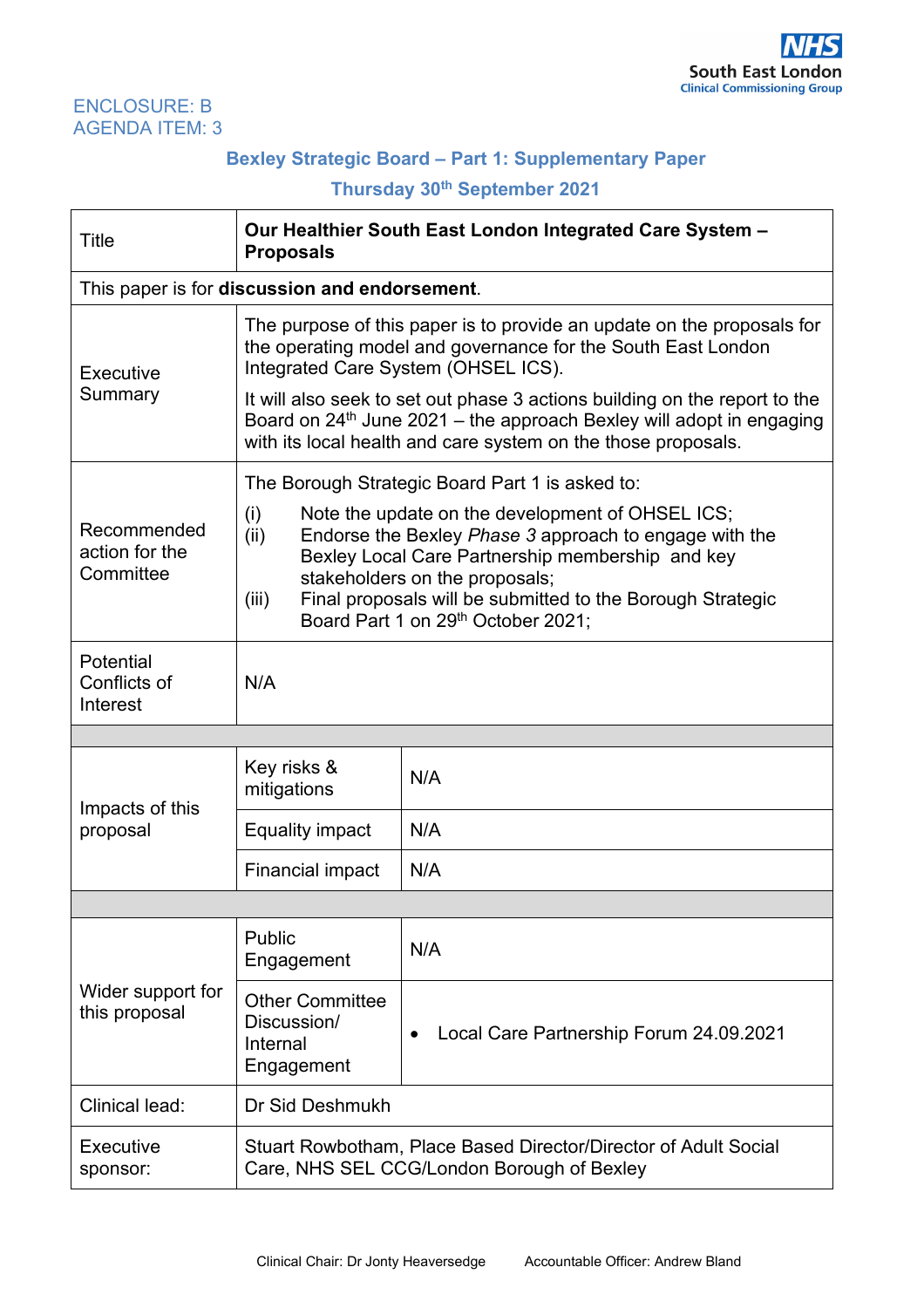

## **BEXLEY STRATEGIC BOARD – Part 1**

# **Our South East London Integrated Care System Proposals**

### **1. Integrated Care Systems – Recap**

- 1.1Published in February 2021, the White Paper on Integration and Innovation: *Working together to improve health and social care for all*[1](#page-1-0) proposes to place 'integrated care systems' (ICSs) on a 'statutory footing'. This means that, subject to legislation in Parliament, ICSs will become the entities formally responsible for allocating resources and planning services. Under the proposals, ICSs will continue to bring together a broad partnership across health and social care to improve health and wellbeing.
- 1.2Clinical Commissioning Groups (CCGs) will be replaced by new 'ICS NHS bodies' responsible for delivering these functions with partners. The White Paper commits to a more strategic and less transactional approach to commissioning and promises to repeal market regulation.
- 1.3It also emphasises the key role of partnerships within boroughs and collaboratives of providers within ICSs**.**
- 1.4The objective of joined up care for everyone is at the heart of these legislative proposals. Instead of working independently, every part of the NHS, public health and social care should seek out ways to connect and collaborate so that health and care needs of people are met. There will be two frameworks of integration; integration within the NHS and greater collaboration between the NHS and local government as well as wider delivery partners, to deliver improved outcomes to health and wellbeing for local people.
- 1.5The NHS and local authorities will be given a duty to collaborate with each other bringing forward measures for statutory ICSs. These will be comprised of ICS Health and Care Partnerships bringing together the NHS, local government and partners and an ICS body. The ICS NHS body will be responsible for the day to day running of the ICS while the ICS Health and Care Partnership will bring together systems to support integration and develop a plan to address the systems' health, public health, and social care needs.

### **2. Our Healthier South East London (OHSEL) Integrated Care System**

- [2](#page-1-1).1 The purpose of an Integrated Care System as set out in the ICS Design Framework<sup>2</sup> published in June 2021 is to;
	- **Improve outcomes in population health and healthcare**
	- **Tackle inequalities in outcomes, experience and access**
	- **Enhance productivity and value for money**
	- **Help the NHS support broader social and economic development**

<span id="page-1-0"></span><sup>1</sup> [https://www.gov.uk/government/publications/working-together-to-improve-health-and-social-care-for-all/integration-and-innovation-working](https://www.gov.uk/government/publications/working-together-to-improve-health-and-social-care-for-all/integration-and-innovation-working-together-to-improve-health-and-social-care-for-all-html-version)[together-to-improve-health-and-social-care-for-all-html-version](https://www.gov.uk/government/publications/working-together-to-improve-health-and-social-care-for-all/integration-and-innovation-working-together-to-improve-health-and-social-care-for-all-html-version)

<span id="page-1-1"></span><sup>2</sup> <https://www.england.nhs.uk/wp-content/uploads/2021/06/B0642-ics-design-framework-june-2021.pdf>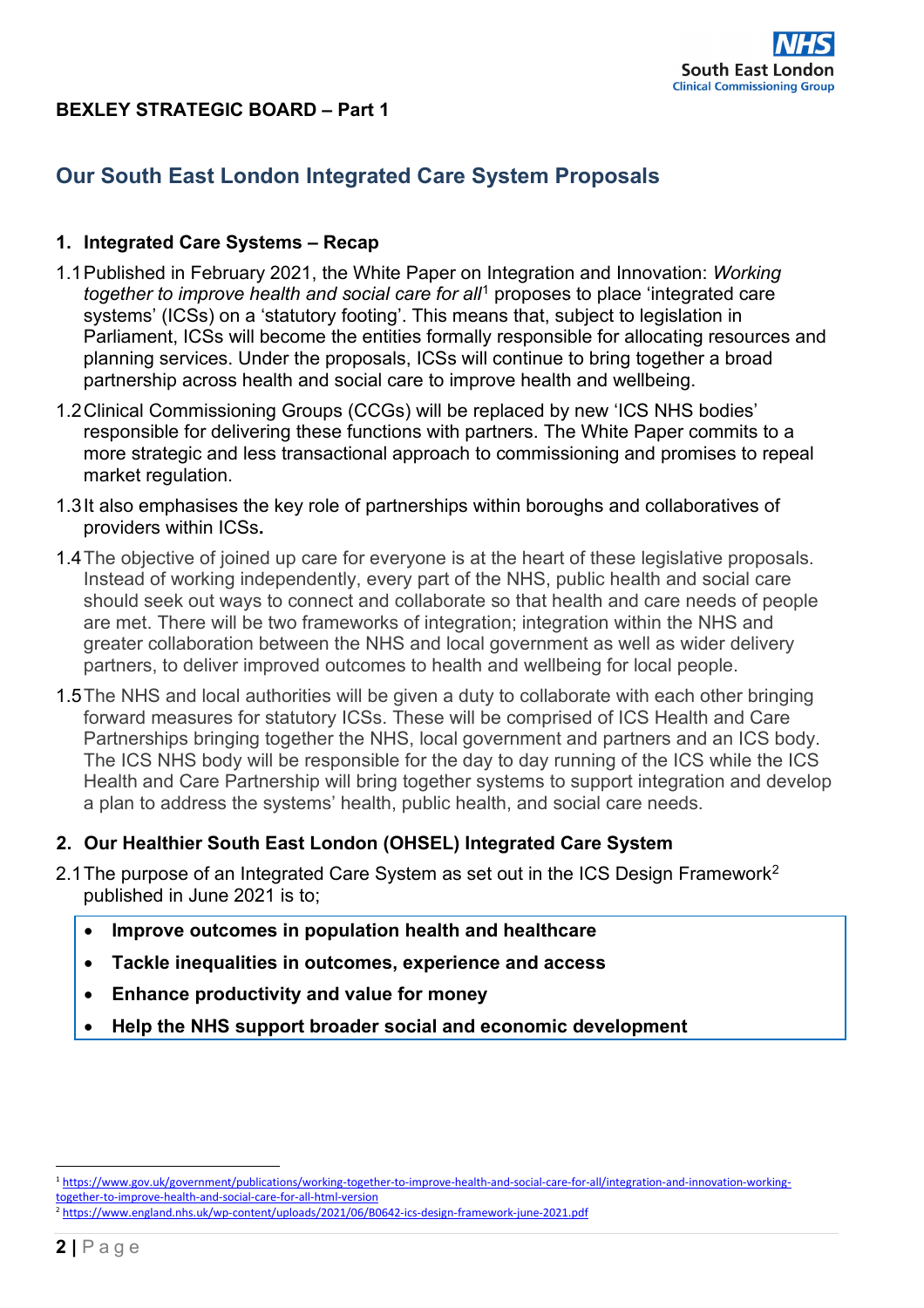- 2.2The OHSEL ICS has been working together with partners to improve health and care for our communities has developed six system-wide
- priorities for improving care through its established programme of sustainability and transformation.
- 2.3The OHSEL ICS has proposed arrangements for the Integrated Care System's (ICS) key leadership and governance fora in South east London (SEL): (i) the ICS Partnership (ICP) and; (ii) the ICS NHS Board (ICB), such that they can operate on behalf of our population and system in shadow form before the end of quarter three 2021/22 and ahead of the assumed legal establishment of the ICS NHS Body on 1 April 2022.
- 2.4Subject to legislation being agreed each ICS will comprise of an;

**Preventing ill-health and supporting** wellbeing

- Compassionate, holistic care, delivered in the community wherever possible
- Rapid access to high quality specialist services when people need them
- Joined up care across health and other public services
- **Addressing health inequalities**
- **Building resilient communities**

**Integrated Care Partnership (ICP):** the broad alliance of organisations and representatives concerned with improving the care, health and wellbeing of the population, jointly convened by local authorities and the NHS;

**Integrated Care Board (ICB):** bringing the NHS together locally to improve population health and care.

2.5National guidance on ICS implementation continues to emerge, and the passage of the relevant Bill through Parliament is incomplete. However, the direction of travel and likely national requirements are sufficiently clear, and enough ICS partnership engagement upon these matters has occurred to allow the proposals set out below to be taken forward in SEL.

# **3. Local Care Partnerships**

- 3.1In early September 2021 OHSEL ICS Executive set out governance proposals for local 'place' governance or Local Care Partnerships to consider and decide on. Of the initial five national operating model options<sup>[3](#page-2-0)</sup> as submitted to the Bexley Strategic Board Part 1 in June 2021, the OHSEL ICS Executive have recommended two governance options for local borough determination;
	- A. **Committee of the ICS NHS body** with delegated authority to take decisions about the use of ICS NHS body resources.
	- B. **Joint committee of the ICS NHS body** and one or more statutory provider(s), where the relevant statutory bodies delegate decision making on specific functions/services/populations to the joint committee in accordance with their schemes of delegation*.*
- 3.2The minimum core membership of the Local Care Partnership committee should comprise of senior representation (at least Executive Director or equivalent) from;
	- **Local Authority Social Care, Children's services and Public Health departments**
	- **Primary Care\***
	- **Community**
	- **Mental Health and Acute service providers**

<span id="page-2-0"></span><sup>&</sup>lt;sup>3</sup> [www.england.nhs.uk/publication/integrated-caresystems-guidance](http://www.england.nhs.uk/publication/integrated-care-systems-guidance)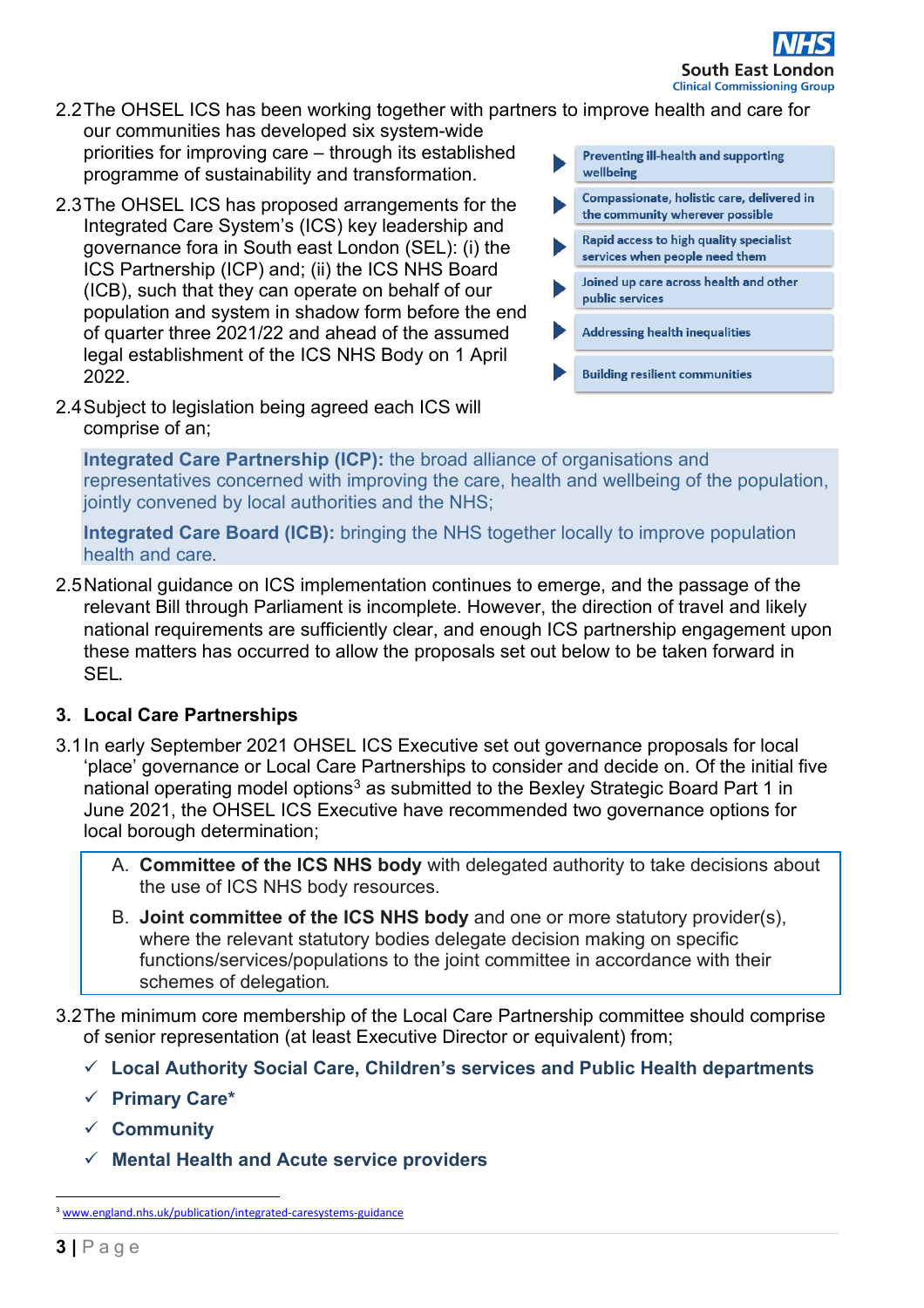

## **and the VCSE sector**

\*Primary Care is defined as GPs, dental, eye care and pharmacy.

- 3.3In addition the Local Care Partnership Committee are asked to ensure;
	- **Public Health membership is at Director of Public Health level**
	- **Primary Care Network (PCN) Clinical Directors are appropriately engaged and represented on the committee**
	- **That arrangements for the involvement of local people will be outlined alongside and as part of these arrangements**
	- **Meetings of the LCP committee can be held in public at a frequency to be determined (no less than quarterly)**
- 3.4Within the OHSEL ICS proposals each LCP will need to confirm and then enact the process for identifying the following key leads/leadership;

| <b>Role</b>                                                             | <b>Local Care Partnership Task/s</b>                                                                                                                                                                                                                                                                                                                                                                                                                                                                                                                                         | <b>Determination</b><br>by/Process in<br>place to<br>determine |
|-------------------------------------------------------------------------|------------------------------------------------------------------------------------------------------------------------------------------------------------------------------------------------------------------------------------------------------------------------------------------------------------------------------------------------------------------------------------------------------------------------------------------------------------------------------------------------------------------------------------------------------------------------------|----------------------------------------------------------------|
| A designated<br><b>Executive</b><br><b>Place lead</b>                   | Appointment of an Executive lead recruited by the<br>partnership who will lead partnership working at 'Place' level;<br>work with the Committee to receive and manage the Place<br>delegation from the ICB and other partners where 'Joint'.<br>They will be a member of the ICB. They will be responsible<br>to the LCP (the committee that will agree a mandate with the<br>ICB for the Place Delegation) and accountable to the ICB<br>and its CEO for their role as it pertains to the performance of<br>the delegation received.                                        | Process by<br>31 <sup>st</sup> October<br>2021                 |
| Wider<br><b>Borough</b><br><b>Partners</b><br>Leadership<br><b>Team</b> | Identify the Partnership Leadership Team to support the<br>Place Leader to effectively discharge the responsibilities<br>delegated to the Place Committee OHSEL ICS Executive<br>have agreed that a distributed and multi-disciplinary<br>leadership team should be identified in each borough to work<br>together to secure the best outcomes for that population.<br>The individuals should be drawn from local teams and be<br>senior leaders in the borough (rather than new<br>appointments), providing as a minimum a core group<br>comprising a designated lead from; | Determined by<br>31 <sup>st</sup> January<br>2022              |
|                                                                         | Social Care<br><b>Primary Care</b><br>Community services (physical health)<br>Mental health services for that borough<br>$\bullet$<br>Acute services for that borough<br>Public Health (the Director of Public Health)                                                                                                                                                                                                                                                                                                                                                       |                                                                |
| Integrated<br>Care<br><b>Partnership</b><br>representative              | The agreement of the representative will be a matter for the<br>Local Authority, working with LCP partners.                                                                                                                                                                                                                                                                                                                                                                                                                                                                  | Determined by<br>30 <sup>th</sup> November<br>2021             |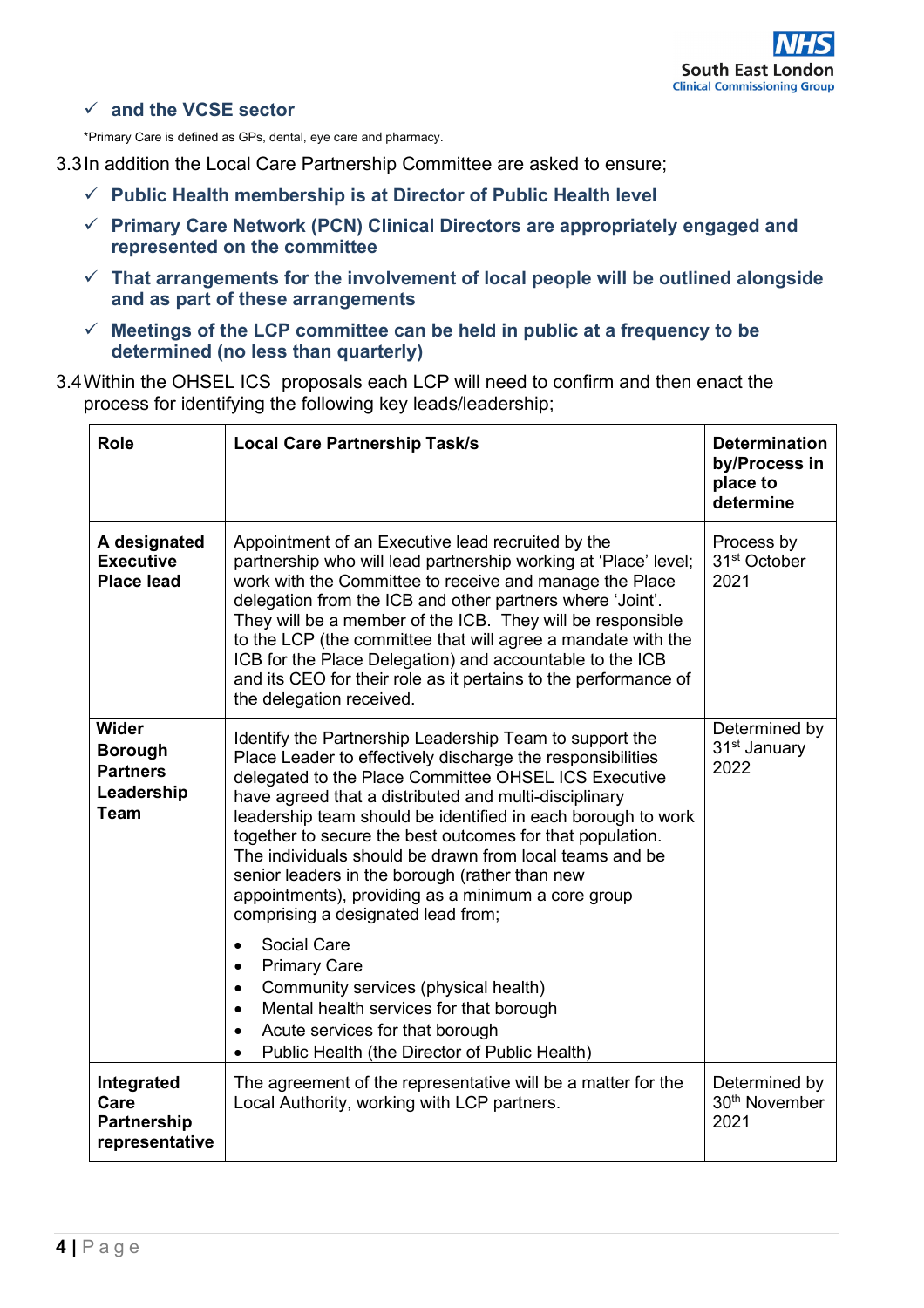| <b>Chair, Bexley</b><br><b>Local Care</b><br><b>Partnership</b> | Select the chair for the committee from the LCP, who should<br>not be the place executive lead or the ICP representative. | Determined by<br>30 <sup>th</sup> November<br>2021 |
|-----------------------------------------------------------------|---------------------------------------------------------------------------------------------------------------------------|----------------------------------------------------|
|-----------------------------------------------------------------|---------------------------------------------------------------------------------------------------------------------------|----------------------------------------------------|

- 3.5The OHSEL ICS NHS body will set out a scheme of delegation to the six local care partnerships, underpinned by associated decision-making and budgets.
- 3.6It is expected that local care partnerships will take on responsibility for the planning and delivery of non-acute health services, which are defined as;
	- **(i) primary care**
	- **(ii) physical and mental health community services**
	- **(iii) prescribing**
	- **(iv) Continuing healthcare and client groups**
- 3.7The local care partnerships will agree local plans for these areas of responsibility to meet the needs of the population and demonstrate adherence to national/regional priorities and any system wide agreed SEL outcomes.
- 3.8SEL-wide contracts should include a borough-based schedule setting out locally agreed outcomes and deliverables at a minimum, health and local authorities in each boroughs should aim to align plans and to work towards aligning both plans and budgets to support joint working across health and care.

### **4. Bexley Local Care Partnership – Phase 3 Membership Engagement**

- 4.1The Bexley health and care system is well placed to embark on this programme, having formalised it's a governance framework to underpin and enact its Local Care Partnership Memorandum of Understanding with the approval of a Borough Strategic Board Part 1 Terms of Reference (See Appendix 1) on 29<sup>th</sup> July 2021.
- 4.2It was agreed that aligning the Local Care Partnership with the Borough Based Board to form the Bexley Strategic Board – is the first step in the process to developing the governance for the place-based partnership for Bexley in the OHSEL Integrated Care System.
- 4.3Consequently, the Terms of Reference have provided an interim framework or bridge for the partnership to continue with its functions and will be reviewed to support the requirement for 'shadow' placed-based arrangements and confirmed OHSEL ICS requirements – ready to operate and take on delegated responsibilities in the statutory ICS from April 2022.
- 4.4 The Phase 3 approach was launched on 24<sup>th</sup> September 2021 with the first workshop of the wider Bexley Local Care Partnership membership and local key stakeholders at the monthly Bexley Local Care Partnership Forum.
- 4.5The local team will develop operating model options and processes for the recruitment and nominations to deliver on the required governance and leadership asks of each borough working with key members of the Borough Based Board to ensure a transparent and inclusive process and delivery against the timelines.
- 4.6Throughout October the Bexley Local Care Partnership Team will again engage with each of the partner organisations and key stakeholders on the proposals.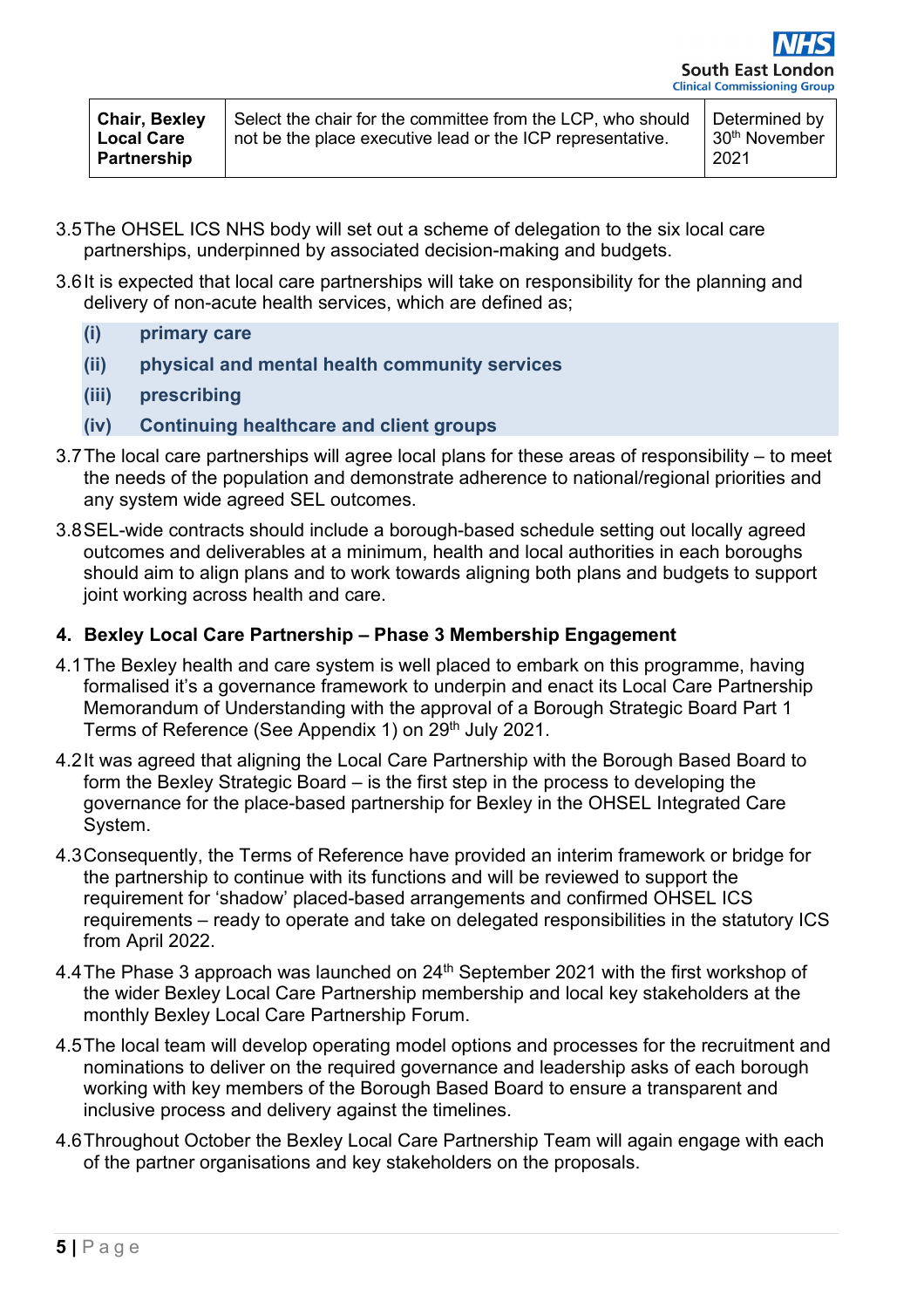- 4.7Recommendations for endorsement will be submitted to the Bexley Strategic Board Part 1 on 28th October 2021.
- 4.8Beyond the Borough Strategic Board a series Organisational Development Workshops will take place to support partners and key stakeholders as the LCP operates in shadow form and commences work to develop priorities with the Health & Wellbeing Board, Joint Strategic Needs Assessments and the development of a System Health Improvement Plan – to enact and address those priorities.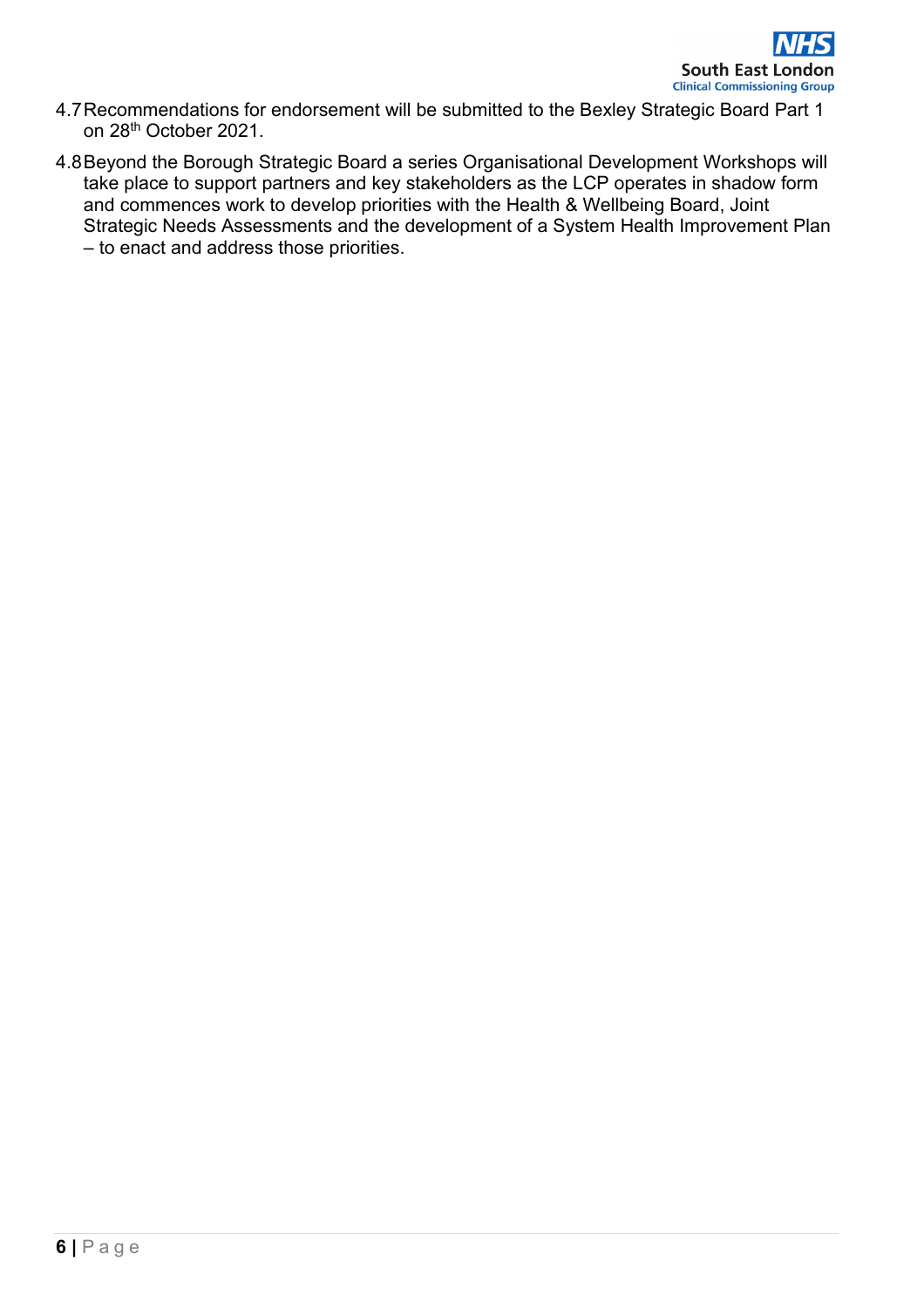Appendix 1: Bexley Strategic Board Terms of Reference @ 29<sup>th</sup> July 2021

## **Bexley Strategic Board – Part 1 Terms of Reference**

## **1. Purpose**

- 1.1The purpose of the Terms of Reference is to 'practically' combine and 'strategically align' the statutory meeting of the Bexley Borough Based Board in line with the constitution of NHS South East London Clinical Commissioning Group with the strategic requirements and development of the Bexley system 'place' – with the Local Care Partnership as set out in the Memorandum of Understanding.
- 1.2The join-up of the current Local Care Partnership Forum with the Bexley Based Board will become the Bexley Strategic Board. The Board will lead on setting the vision and mission and ensuring that all activities, either directly or indirectly, contribute towards it; long-term capability and horizon scanning – ensuring strategic directions are based on a collective understanding of local and national policy issues.
- 1.3There will be a Part 1 meeting, which will focus on the Bexley 'place-based partnership' and a Part 2, which will ensure that the Borough Based Board complies with its Terms of Reference, statutory duties and functions as set out in the constitution of NHS South East London Clinical Commissioning Group to 31<sup>st</sup> March 2022.

## **2. Part 1: Local Care Partnership Board**

- 2.1The overall objectives of the Bexley Strategic Board are to take responsibility for 'system' leadership for delivery of the strategic outcomes as set out in the Bexley Health & Wellbeing Strategy or as determined by the Health & Wellbeing Board;
	- $\checkmark$  Better population outcomes
	- $\checkmark$  Better experience of care
	- $\checkmark$  Better experience of providing care
	- $\checkmark$  Delivered at best value
- 2.2To formalise and implement the agreements as set out in the Local Care Partnership **Memorandum of Understanding, which are to**;
	- Provide leadership in the development of and transition to an integrated model of care delivered through Local Care Networks
	- Contribute resource where necessary and where possible to delivering the shared objective of integrating and improving care
	- Consider the impact of commissioning decisions on partners and plan changes through consultation and collaboration
	- Make commissioning decisions in the context of the whole system, not just the contracting party
	- Ensure our actions contribute to the stability and sustainability of the whole health and care system, not just our own organisation
	- Allocate resources in a way that delivers outcomes for local people and the partnership, not just for our own organisations or the specific services we deliver
	- Explore opportunities for integration, including joint commissioning, joint provision and joint investments
	- Share risks, and share gains
	- Where partner organisations straddle boundaries, agree an appropriate level of participation, risk share and gain share relative to the area of work and its appropriateness to that organisation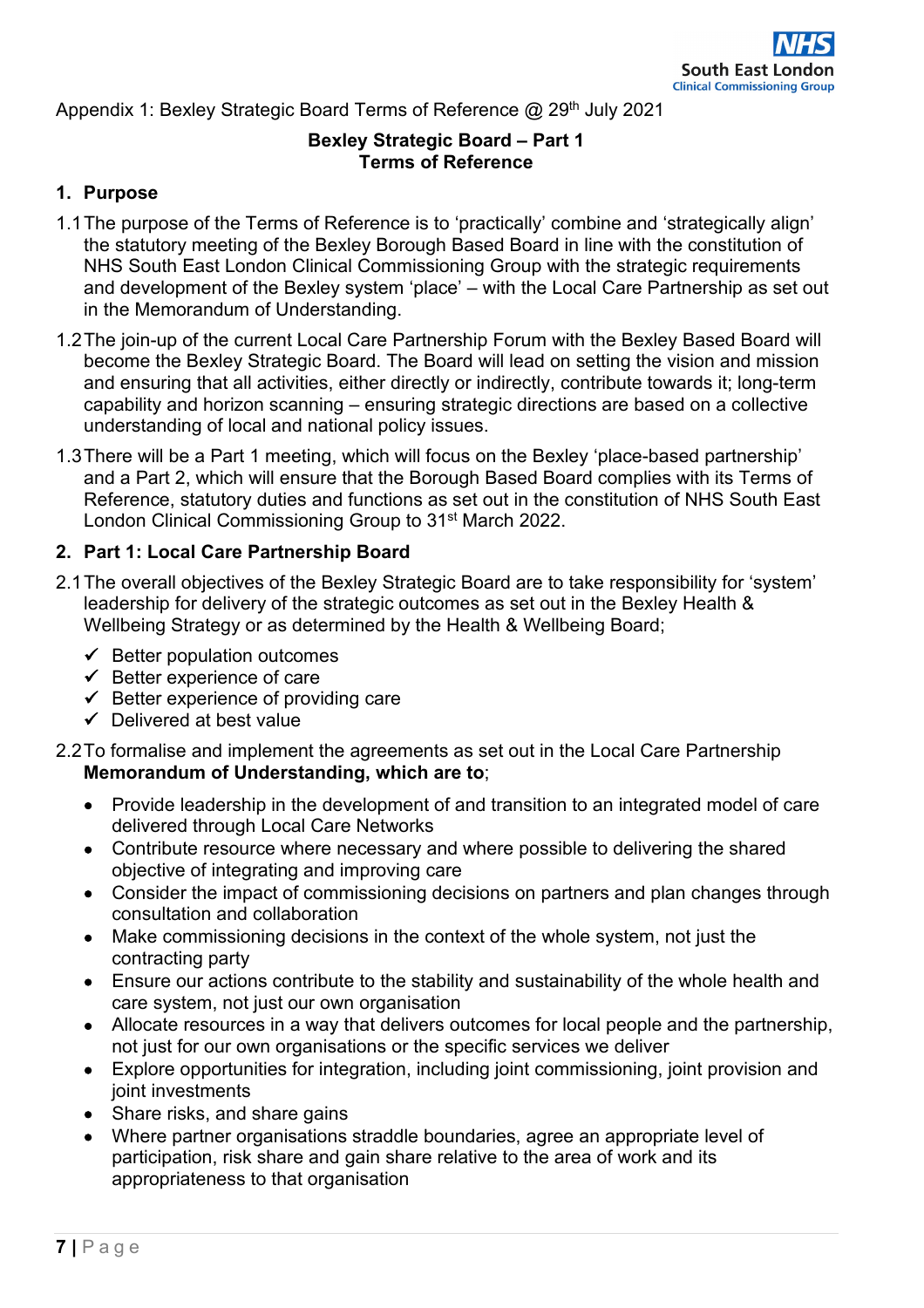- Give managers and staff in our organisations permission to collaborate with partners at all levels, and freedom to innovate and explore transformation
- Delegate responsibility for collaboration throughout management levels and across clinical boundaries
- Embed this culture of partnership with our Boards and throughout our organisations
- Accept things might change, and that external pressures may impact individual organisations, but commit to working in partnership to achieve our shared outcomes with openness and honesty
- Retain individual and organisational accountability in a collaborative structure
- Retain the right to say no, and retain organisational sovereignty and governance
- Manage reputational risks together where appropriate

2.3 The partners agreed not to:

- Make changes that do not carry the confidence of our clinicians or wider workforce
- Make changes that do not have the support of our respective governance structures, including governing bodies, boards of Trustees and elected Members.
- Work in a way that contradicts our values of partnership and collaboration in delivering person-centred care
- Make decisions or take courses of action that negatively impact each other unless we have to, and in those cases by considering available alternative options or potential mitigation.
- Make significant unilateral changes in commissioning, service design or in patient pathways without system-wide discussion and consultation, even when the decision or responsibility ultimately rests with one party
- Take actions that lead to the transfer of risk between partner organisations without
- discussion and agreement on necessary mitigation
- Contribute to the material worsening of an individual partner's position on care, quality or financial grounds.

## **3. Part 1: Membership**

- 3.1The membership of Part 1 will combine members of the Borough Based Board with the Local Care Partnership members as set out in the Memorandum of Understanding, with a new addition – Clinical representation from each of the Primary Care Networks; APL, Frognal, North Bexley and Erith.
- 3.2NHS South East London CCG replaces the former NHS Bexley Clinical Commissioning Group.

| Organisation                                    | <b>Local Care Partnership: Bexley</b><br><b>Strategic Board - Part 1</b> |
|-------------------------------------------------|--------------------------------------------------------------------------|
| <b>Bexley Care</b>                              |                                                                          |
| Bexley Health Neighbourhood Care CiC            |                                                                          |
| <b>Bexley Voluntary Sector Council</b>          |                                                                          |
| Dartford & Gravesham NHS Trust                  |                                                                          |
| <b>Greenwich &amp; Bexley Community Hospice</b> | ✓                                                                        |
| Healthwatch                                     |                                                                          |
| <b>Hurley Group</b>                             |                                                                          |
| Lewisham & Greenwich NHS Trust                  |                                                                          |
| <b>Local Medical Committee</b>                  |                                                                          |
| <b>Local Pharmacy Committee</b>                 |                                                                          |
| London Borough of Bexley Council                |                                                                          |

3.3Bexley Strategic Board;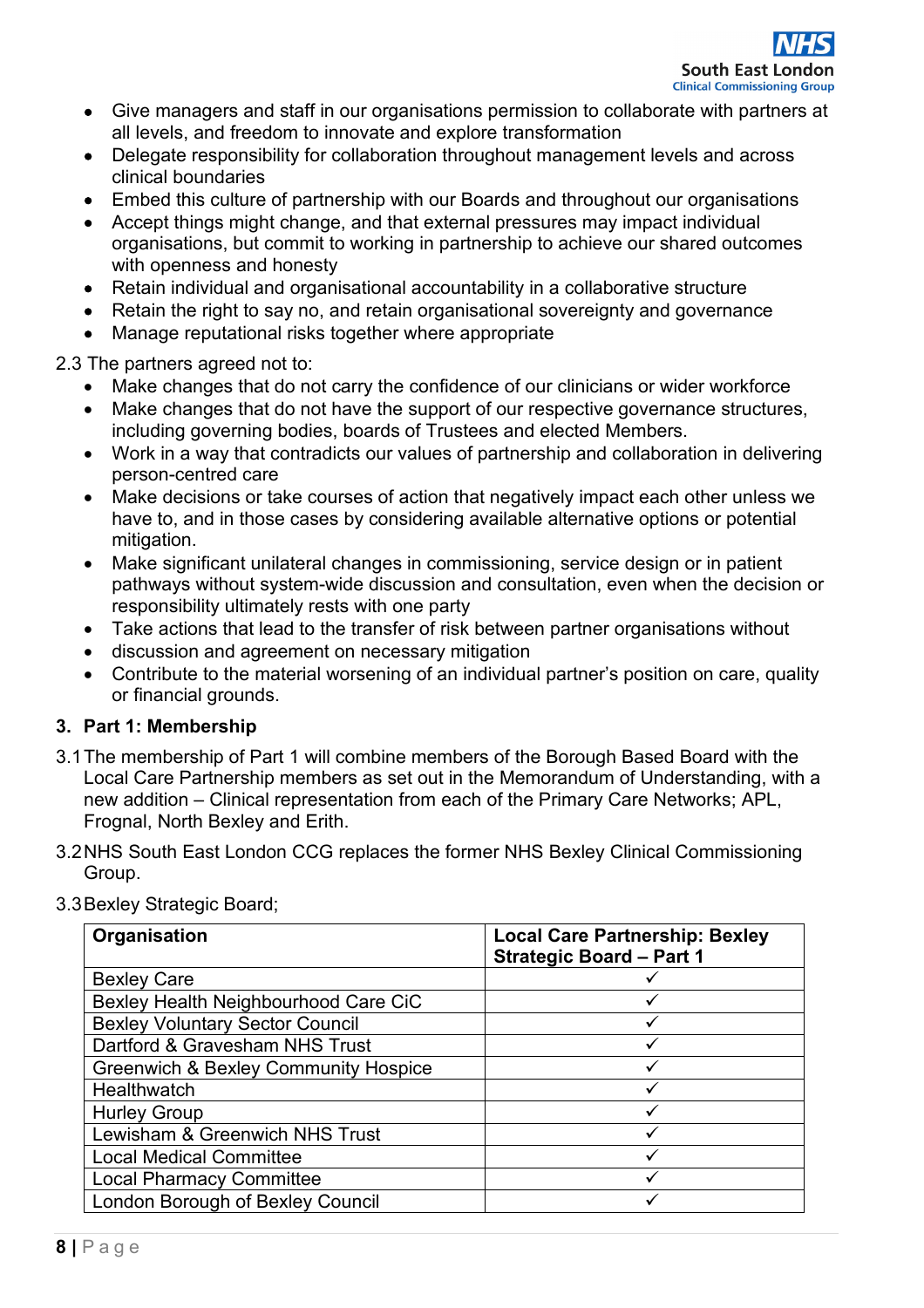| NHS South East London Clinical             |  |
|--------------------------------------------|--|
| Commissioning Group - Bexley Place         |  |
| <b>Oxleas NHS Foundation Trust</b>         |  |
| Primary Care Networks: APL, Frognal, North |  |
| <b>Bexley and Erith</b>                    |  |

- 3.4Members of the Board are expected to attend the meetings and where they are unable to attend ensure a deputy attends. Members are expected to make time to read the papers and make contributions to discussions and recommendations.
- 3.5Named representatives from the organisations are set out in Appendix 1
- 3.6Membership of the Board will include the Bexley Borough Based Lay Member for the Governing Body of NHS SEL CCG.

## **4. Part 1: The Chair of the Board**

- 4.1The Board Chair shall be the joint role of Placed Based Director Bexley, NHS South East London Clinical Commissioning Group/Director of Adult Social Care (DASS), Bexley Council.
- 4.2The Deputy/Vice Chair of the Board will be determined at the first meeting.
- 4.3If the Place Based Director/DASS is not present then the Deputy/Vice Chair shall chair the meeting of the Board (including agreeing agendas and papers and managing the Board).
- 4.4If the Deputy/Vice Chair is also not present then the Chair of Borough Based Board shall chair the meeting of the Bexley Strategic Board.

## **5. Part 1: Decision Making**

5.1The aim of the Board will be to achieve consensus-recommendations wherever possible. In the event that a vote is required, each organisation of the Board shall have one vote on Part 1 matters only. The committee shall reach decisions by a simple majority of members present, with the Chair having a second and deciding vote, if necessary.

## **6. Part 1: Conflicts of interest**

6.1Management of Conflicts of Interest will follow the same process as set out the Borough Based Board and members are required to keep this updated via the portal; <https://coi.nhsdatacollection.org/selondonccg>

### **7. Part 1: Frequency and notice of meetings**

- 7.1The Bexley Strategic Board will meet once a month. This will be a public meeting in alternating months.
- 7.2For the public meetings, the Bexley Strategic Board will meet for three hours in order to enable a public forum to be held for an hour. For the private meetings, the Bexley Strategic Board will meet for two hours.
- 7.3Meeting dates for 2021/22 will be aligned with the existing published Bexley Borough Based Board Dates and will commence on Thursday 29<sup>th</sup> July 2021.

## **8. Part 1: Quorum**

- 8.1The quorum for any meeting of the Board shall be decided at the first meeting membership.
- 8.2The members of the Board may participate in a meeting of the Board from separate locations by means of conference telephone or other communication equipment which allows those participating to hear each other, and shall be entitled to vote or be counted in the quorum accordingly.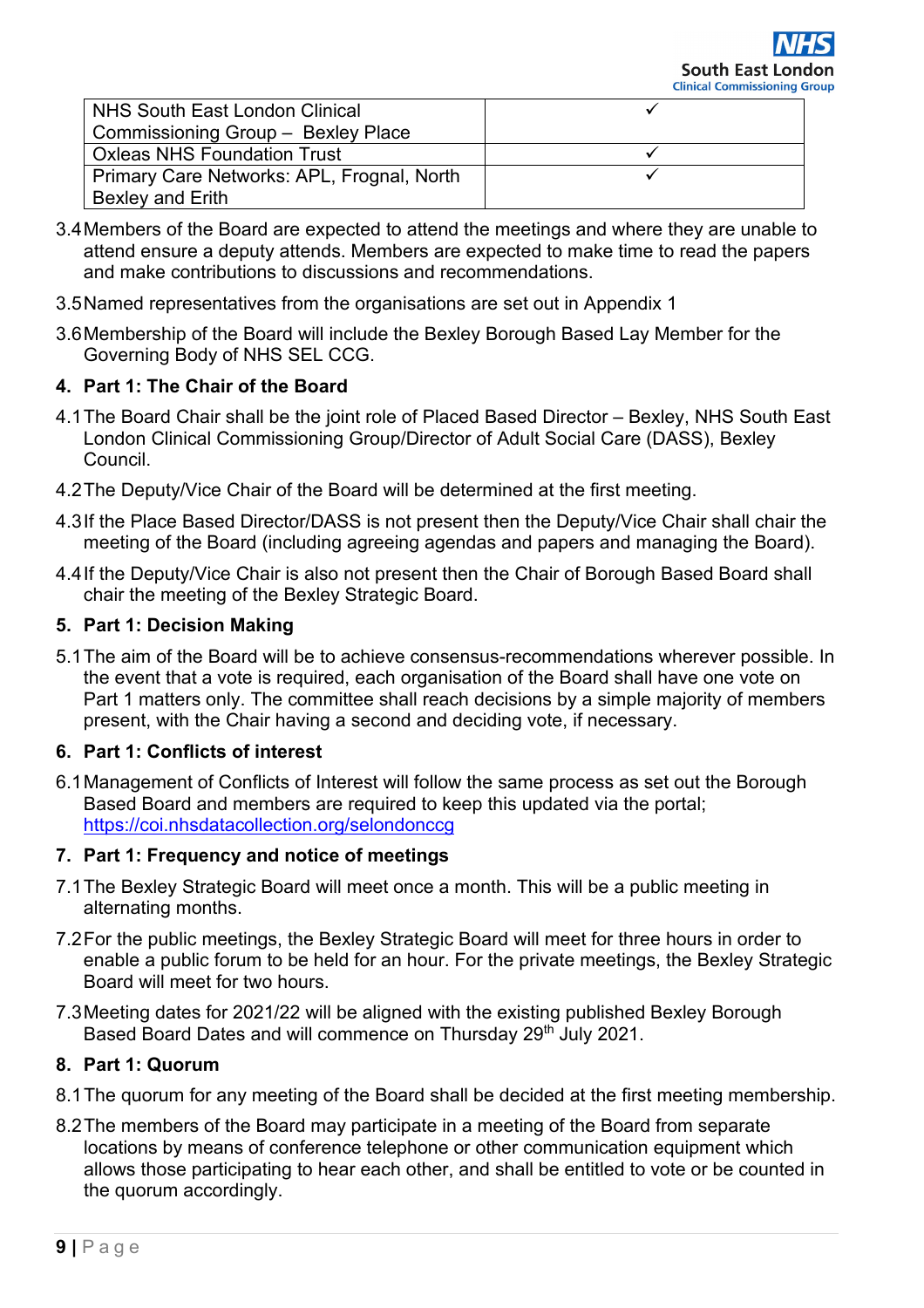

### **9. Part 1: Meeting arrangements and secretariat**

- 9.1NHS SEL CCG imbedded corporate team will jointly with the Local Care Partnership resources provide administrative support to the Board.
- 9.2Meetings will be held in suitable Bexley Council or local meeting rooms.
- 9.3Papers will be published 7 days prior to the meeting on the Council's website and the NHS SEL CCGs website in line with arrangements for the Borough Based Board.
- 9.4Minutes of the meetings will be shared with members within 8 days of the meeting of the Board.

### **10.Part 1: Reporting**

10.1 The Bexley Strategic Board will report into both the Bexley Health & Wellbeing Board twice yearly with an overall update on progress and outcomes across the system, and to the Governing Body of NHS South East London Clinical Commissioning Group during 2021/22.

#### **11.Part 1: Review of arrangements**

11.1 These terms of reference will be reviewed in November 2021 to support development of the 'shadow arrangements' for the Bexley Place and the OHSEL Integrated Care System, which are required to be in place by end the of Quarter 3 2021/22.

#### **12.Meeting Schedule**

| <b>Date</b>        | <b>Time</b>     | <b>Forum</b>  |
|--------------------|-----------------|---------------|
| TBC September 2021 | $14:00 - 16:00$ | Workshop 1    |
| 30 September 2021  | 14:00 - 17:00   | Public        |
| 28 October 2021    | $14:00 - 16:00$ | Private       |
| TBC November 2021  | $14:00 - 16:00$ | Workshop 2    |
| 25 November 2021   | $14:00 - 17:00$ | Public        |
| 23 December 2021   | $14:00 - 16:00$ | Private       |
| 27 January 2022    | $14:00 - 17:00$ | Public        |
| TBC February 2021  | $14:00 - 16:00$ | Workshop 3    |
| 24 February 2022   | $14:00 - 16:00$ | Private       |
| 24 March 2022      | $14:00 - 17:00$ | <b>Public</b> |